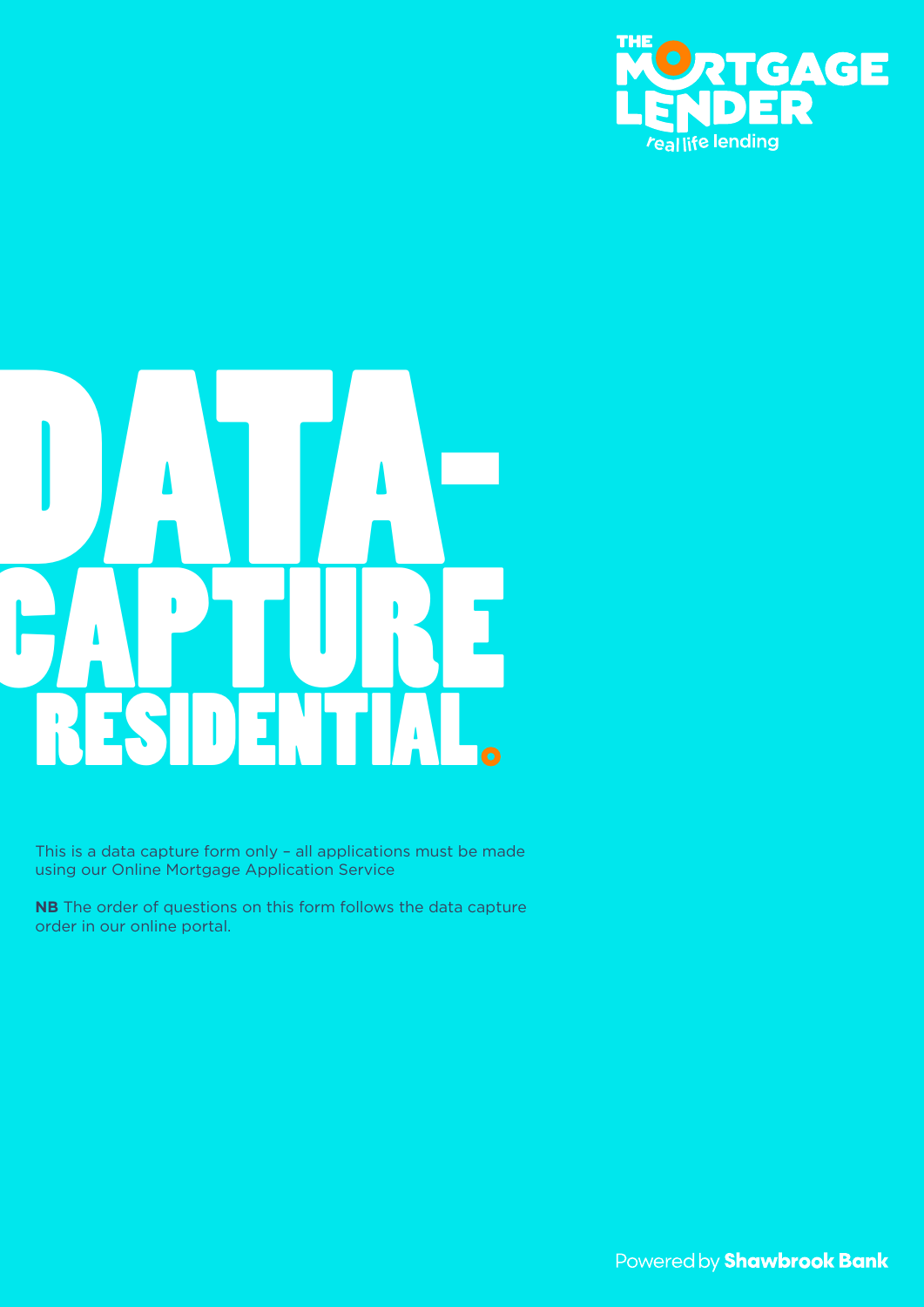### INTERMEDIARY DETAILS

| <b>Intermediary Name</b>         |                            |                                 |
|----------------------------------|----------------------------|---------------------------------|
| <b>Company Name</b>              |                            |                                 |
| <b>FCA Status</b>                | <b>Directly Authorised</b> | <b>Appointed Representative</b> |
| <b>FCA Number</b>                |                            |                                 |
| <b>Registered Address</b>        |                            |                                 |
| <b>Principal FCA Number/Name</b> |                            |                                 |
| Is sale advised?                 | Yes                        | <b>No</b>                       |
| How was the sale made?           | Face to face               | Non face to face                |
| <b>Name of Network</b>           |                            |                                 |
| Name of Mortgage Club            |                            |                                 |

# PRE-REQUISITE QUESTIONS

| Does the application meet the following<br>minimum standards?                                                                                                                                                                                                                                                                                                               | <b>Tick boxes below</b> | <b>Notes</b> |
|-----------------------------------------------------------------------------------------------------------------------------------------------------------------------------------------------------------------------------------------------------------------------------------------------------------------------------------------------------------------------------|-------------------------|--------------|
| Has the applicant(s) previously been convicted of<br>fraud, terrorism, organised crime, money laundering,<br>arson or possession or supply of drugs?                                                                                                                                                                                                                        | <b>Yes</b><br>No        |              |
| Is the property in Northern Ireland?                                                                                                                                                                                                                                                                                                                                        | No<br><b>Yes</b>        |              |
| Does the property require a stage build<br>mortgage?                                                                                                                                                                                                                                                                                                                        | <b>Yes</b><br>No        |              |
| Excluding Help to Buy, is the property subject to<br>shared ownership/ shared equity?                                                                                                                                                                                                                                                                                       | Yes<br>No               |              |
| Does the property meet the security criteria?                                                                                                                                                                                                                                                                                                                               | <b>Yes</b><br>No        |              |
| Are all applicants UK taxpayers?                                                                                                                                                                                                                                                                                                                                            | <b>Yes</b><br><b>No</b> |              |
| Excluding Ex Pat applications, do all applicants have a<br>valid work permit or statutory ability to be employed,<br>in the UK?                                                                                                                                                                                                                                             | <b>No</b><br><b>Yes</b> |              |
| Has the applicant(s) missed any payments on any<br>mortgage or secured lending in the last 6 months?                                                                                                                                                                                                                                                                        | <b>Yes</b><br>No        |              |
| Has the applicant(s) previously been party to a<br>mortgaged property that has been repossessed?                                                                                                                                                                                                                                                                            | No<br><b>Yes</b>        |              |
| Does either applicant have any criminal convictions<br>other than those which are spent under the<br>Rehabilitation of Offenders Act 1974 (or equivalent),<br>or any pending prosecutions in relation to any aspect<br>of dishonesty, such as theft, robbery, fraud or arson;<br>which may have bearing on your future employment<br>or the likely conduct of the mortgage? | <b>Yes</b><br>No        |              |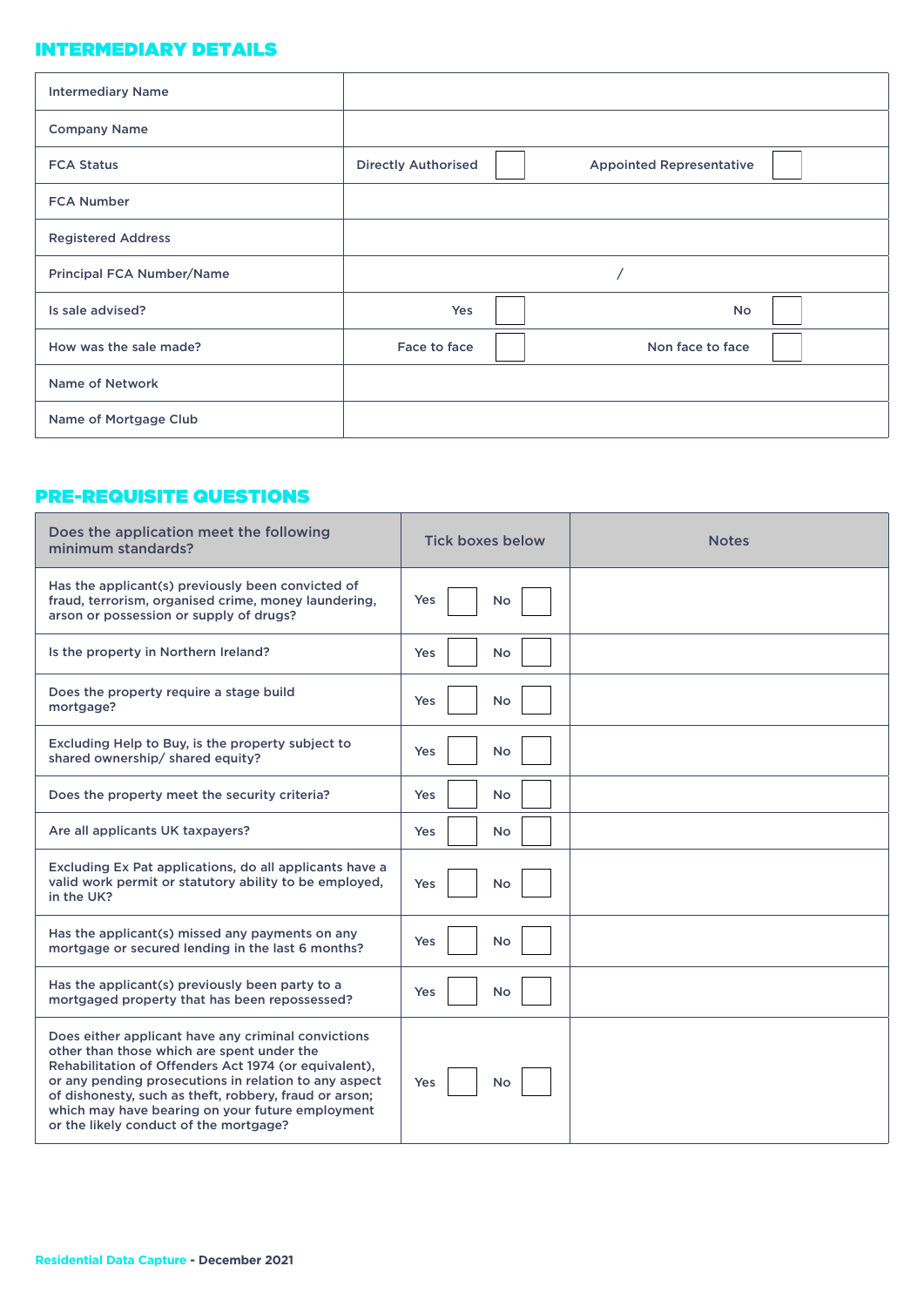# LOAN DETAILS

| Loan Purpose                            |              |                                                          |
|-----------------------------------------|--------------|----------------------------------------------------------|
| <b>First-Time Buyer</b>                 | Yes          | <b>No</b>                                                |
| Right to Buy?                           | Yes          | <b>No</b>                                                |
| <b>Estimated Value/Purchase Price</b>   | £            |                                                          |
| <b>Loan Amount</b>                      | £            |                                                          |
| <b>Term</b>                             | years        | months                                                   |
| <b>Repayment Type</b>                   |              | Capital Repayment (interest only not available from TML) |
| Will this be applicant's main residence | App 1<br>Yes | <b>No</b>                                                |
|                                         | App 2<br>Yes | <b>No</b>                                                |

| If purchase, please provide the source and amount of deposit |                                 |                                  |                    |                                 |                                 |                                  |                                  |
|--------------------------------------------------------------|---------------------------------|----------------------------------|--------------------|---------------------------------|---------------------------------|----------------------------------|----------------------------------|
| <b>Savings</b>                                               | Sale of<br>Existing<br>Property | Sale of<br>Shares/<br>Investment | <b>Inheritance</b> | <b>Family Gifted</b><br>Deposit | <b>Equity Gifted</b><br>Deposit | <b>Builder Vendor</b><br>Deposit | Personal/<br><b>Secured Loan</b> |
| £                                                            | £                               | £                                | £                  | £                               | £                               | £                                | £                                |
| Other (if other, please provide details)                     |                                 |                                  |                    |                                 |                                 |                                  |                                  |
| If remortgage, how are funds being used?                     |                                 |                                  |                    |                                 |                                 |                                  |                                  |

| <b>Debt</b><br>Consolidation             | Repay<br>Existing<br>Mortgage | Home<br>Improvements | Holiday | Car<br><b>Purchase</b> | Invest in $/$<br>Purchase<br><b>Business</b> | Buy to Let<br>Investment | Holiday<br>Home | Purchase<br>Equity |
|------------------------------------------|-------------------------------|----------------------|---------|------------------------|----------------------------------------------|--------------------------|-----------------|--------------------|
| £                                        | £                             | £                    | £       | £                      | £                                            | £                        | £               | £                  |
| Other (if other, please provide details) |                               |                      |         |                        |                                              |                          |                 |                    |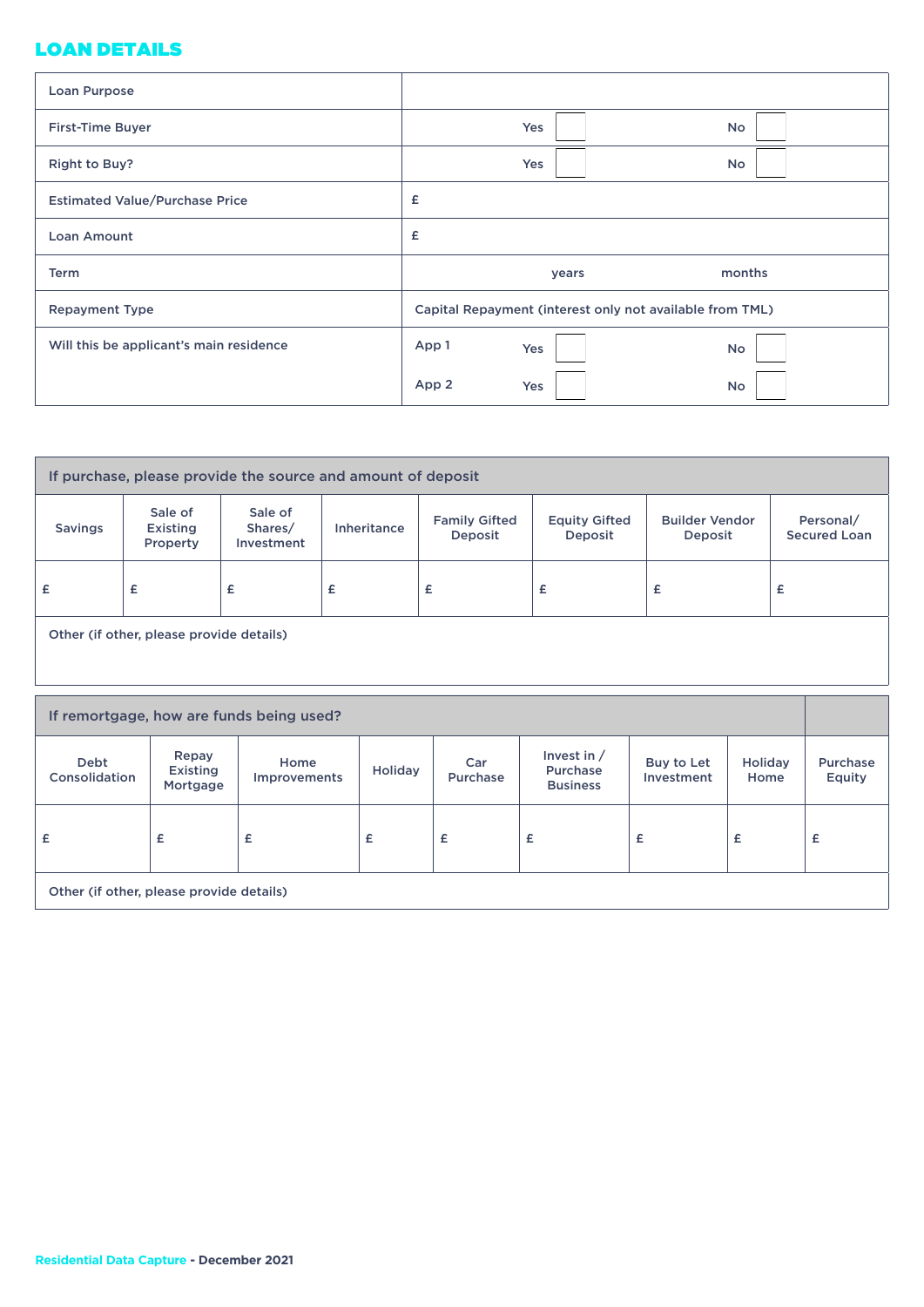### APPLICANT DETAILS

|                                        | <b>Applicant 1</b>           | <b>Applicant 2</b>       |
|----------------------------------------|------------------------------|--------------------------|
| <b>Title</b>                           |                              |                          |
| <b>First Name</b>                      |                              |                          |
| <b>Middle Name</b>                     |                              |                          |
| <b>Surname</b>                         |                              |                          |
| Date of Birth                          | $\overline{1}$<br>$\sqrt{2}$ | $\sqrt{2}$<br>$\sqrt{2}$ |
| <b>National Insurance Number</b>       |                              |                          |
| <b>Estimated Retirement Age</b>        |                              |                          |
| Gender                                 |                              |                          |
| Nationality                            |                              |                          |
| Permanent Right to Reside in<br>the UK | No<br>Yes                    | Yes<br>No                |
| <b>Length of Residency</b>             | Months:<br>Years:            | Months:<br>Years:        |
| From Birth                             | Yes<br><b>No</b>             | Yes<br>No                |
| <b>Diplomatic Immunity</b>             | Yes<br><b>No</b>             | Yes<br>No                |

| Marital status (choose one):                                                                                             |     | <b>Applicant 1</b> | <b>Applicant 2</b> |           |
|--------------------------------------------------------------------------------------------------------------------------|-----|--------------------|--------------------|-----------|
| Single                                                                                                                   | Yes | <b>No</b>          | Yes                | No        |
| <b>Married</b>                                                                                                           | Yes | No                 | Yes                | No        |
| <b>Civil Partnership</b>                                                                                                 | Yes | No                 | Yes                | No        |
| <b>Divorced</b>                                                                                                          | Yes | <b>No</b>          | Yes                | No        |
| Separated                                                                                                                | Yes | No                 | Yes                | No        |
| Living with Partner                                                                                                      | Yes | <b>No</b>          | <b>Yes</b>         | <b>No</b> |
| <b>Common Law</b>                                                                                                        | Yes | No                 | Yes                | No        |
| <b>Annulled Civil</b>                                                                                                    | Yes | No                 | Yes                | No        |
| If the applicant has been known by another<br>name in the last 6 years, please provide full details<br>(including title) |     |                    |                    |           |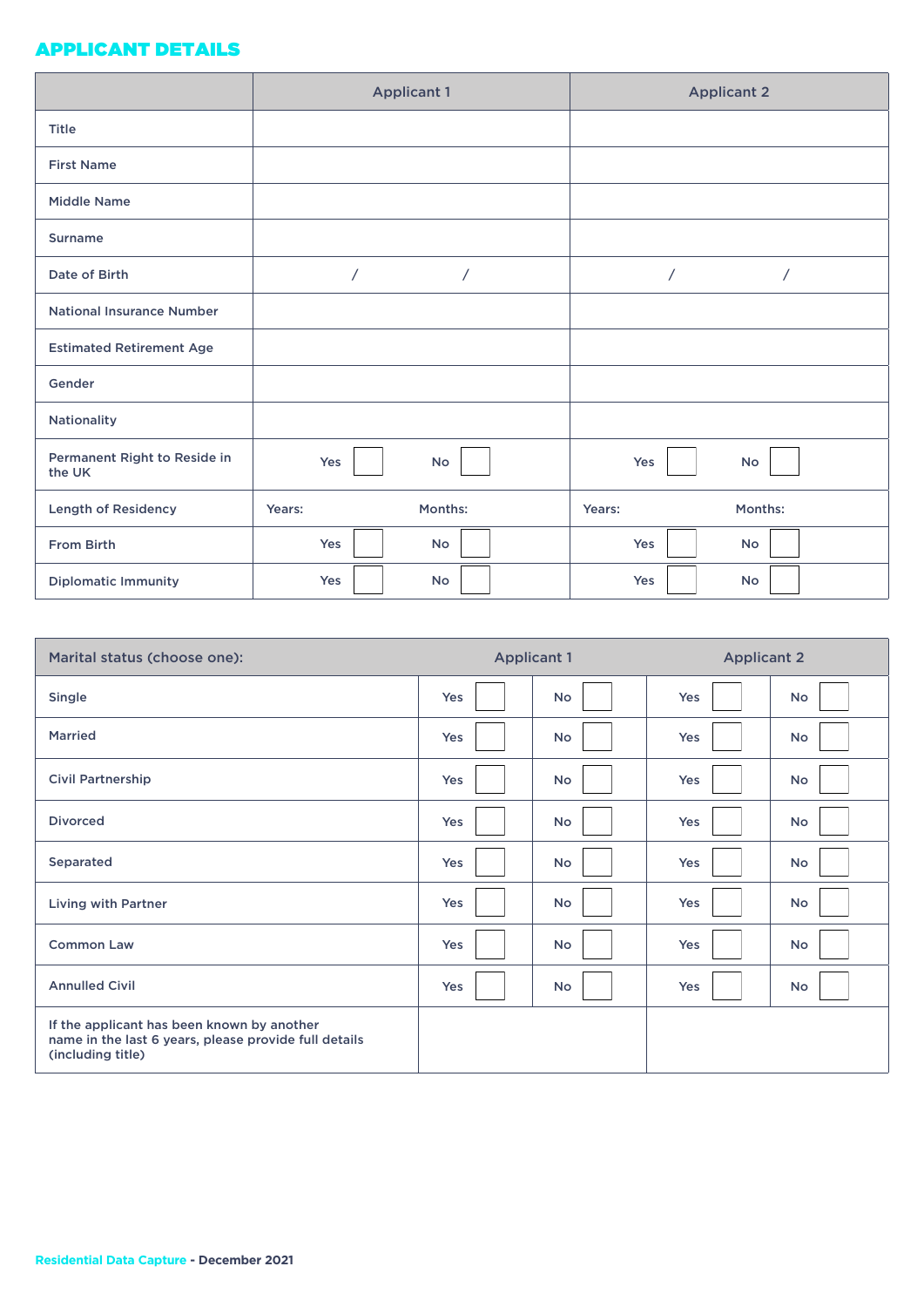| Address Details & History (please provide address history to cover the last 3 years) |                                   |                                                      |  |                                                      |  |
|--------------------------------------------------------------------------------------|-----------------------------------|------------------------------------------------------|--|------------------------------------------------------|--|
| <b>Current Address</b>                                                               | <b>Address Line 1</b>             |                                                      |  |                                                      |  |
|                                                                                      | <b>Address Line 2</b>             |                                                      |  |                                                      |  |
|                                                                                      | County                            |                                                      |  |                                                      |  |
|                                                                                      | Postcode                          |                                                      |  |                                                      |  |
|                                                                                      | Length of time at this address    | Months:<br>Years:                                    |  | Months:<br>Years:                                    |  |
|                                                                                      | <b>Residential Status at this</b> | <b>Owner with Mortgage</b>                           |  | <b>Owner with Mortgage</b>                           |  |
|                                                                                      | address (choose one)              | <b>Owner without Mortgage</b>                        |  | <b>Owner without Mortgage</b>                        |  |
|                                                                                      |                                   | <b>Renting - Private Landlord</b>                    |  | <b>Renting - Private Landlord</b>                    |  |
|                                                                                      |                                   | Renting - Local Authority/<br><b>Social Landlord</b> |  | Renting - Local Authority/<br><b>Social Landlord</b> |  |
|                                                                                      |                                   | <b>Renting - Letting Agent</b>                       |  | <b>Renting - Letting Agent</b>                       |  |
|                                                                                      |                                   | <b>Living with Relatives</b>                         |  | <b>Living with Relatives</b>                         |  |
|                                                                                      |                                   | <b>Living with Friends</b>                           |  | <b>Living with Friends</b>                           |  |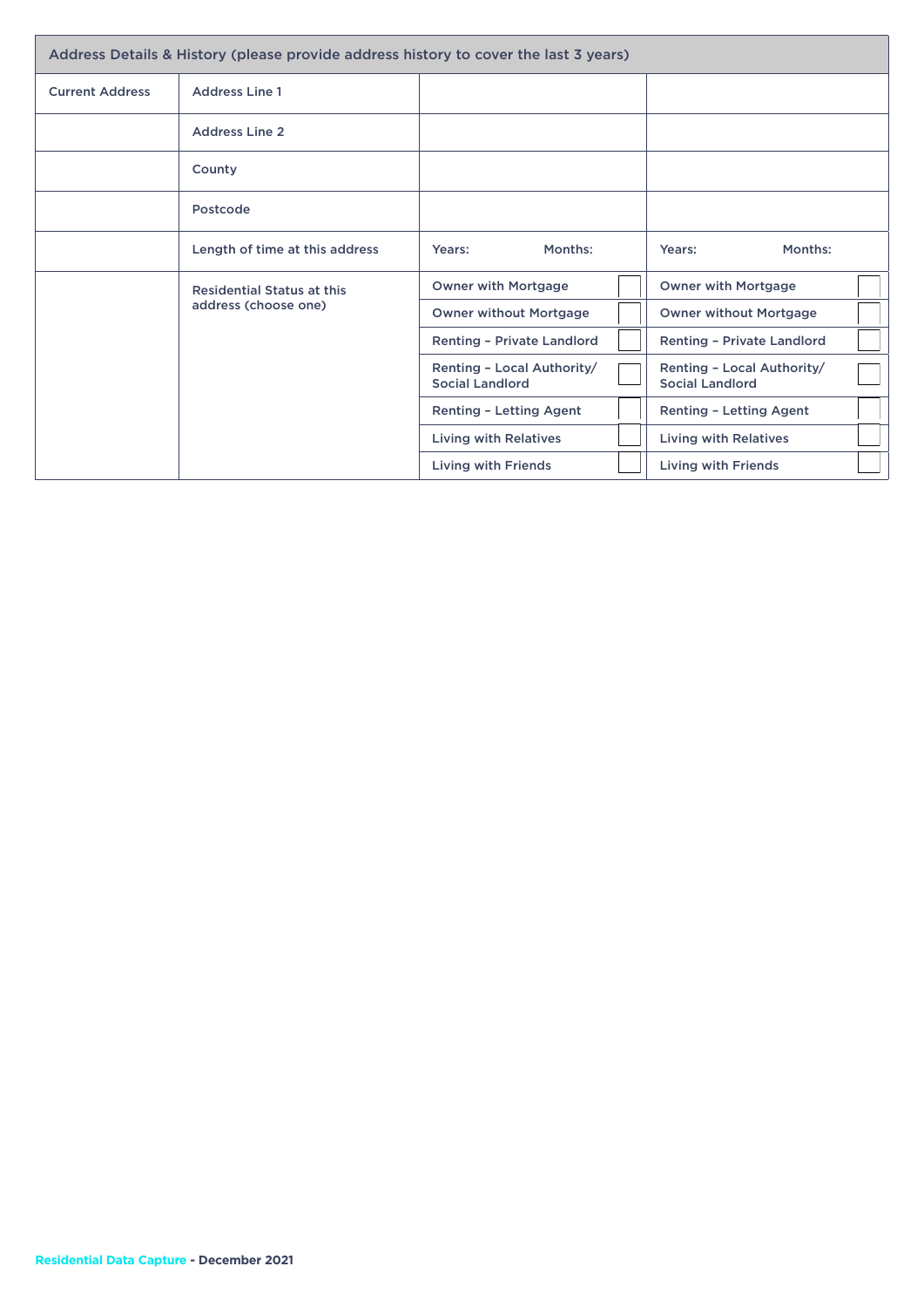| <b>Previous Address</b>               | <b>Address Line 1</b>             |                                                      |                                                      |
|---------------------------------------|-----------------------------------|------------------------------------------------------|------------------------------------------------------|
|                                       | <b>Address Line 2</b>             |                                                      |                                                      |
|                                       | County                            |                                                      |                                                      |
|                                       | Postcode                          |                                                      |                                                      |
|                                       | Length of time at this address    | Months:<br>Years:                                    | Months:<br>Years:                                    |
|                                       | <b>Residential Status at this</b> | <b>Owner with Mortgage</b>                           | <b>Owner with Mortgage</b>                           |
|                                       | address (choose one)              | <b>Owner without Mortgage</b>                        | <b>Owner without Mortgage</b>                        |
|                                       |                                   | Renting - Private Landlord                           | Renting - Private Landlord                           |
|                                       |                                   | Renting - Local Authority/<br><b>Social Landlord</b> | Renting - Local Authority/<br><b>Social Landlord</b> |
|                                       |                                   | <b>Renting - Letting Agent</b>                       | <b>Renting - Letting Agent</b>                       |
|                                       |                                   | <b>Living with Relatives</b>                         | <b>Living with Relatives</b>                         |
|                                       |                                   | <b>Living with Friends</b>                           | <b>Living with Friends</b>                           |
| <b>Previous Address</b>               | <b>Address Line 1</b>             |                                                      |                                                      |
|                                       | <b>Address Line 2</b>             |                                                      |                                                      |
|                                       | County                            |                                                      |                                                      |
|                                       | Postcode                          |                                                      |                                                      |
|                                       | Length of time at this address    | Months:<br>Years:                                    | Months:<br>Years:                                    |
|                                       | <b>Residential Status at this</b> | <b>Owner with Mortgage</b>                           | <b>Owner with Mortgage</b>                           |
|                                       | address (choose one)              | <b>Owner without Mortgage</b>                        | <b>Owner without Mortgage</b>                        |
|                                       |                                   | <b>Renting - Private Landlord</b>                    | <b>Renting - Private Landlord</b>                    |
|                                       |                                   | Renting - Local Authority/<br><b>Social Landlord</b> | Renting - Local Authority/<br><b>Social Landlord</b> |
|                                       |                                   | <b>Renting - Letting Agent</b>                       | <b>Renting - Letting Agent</b>                       |
|                                       |                                   | <b>Living with Relatives</b>                         | <b>Living with Relatives</b>                         |
|                                       |                                   | <b>Living with Friends</b>                           | <b>Living with Friends</b>                           |
| <b>Additional Address Information</b> |                                   |                                                      |                                                      |

Additional Notes: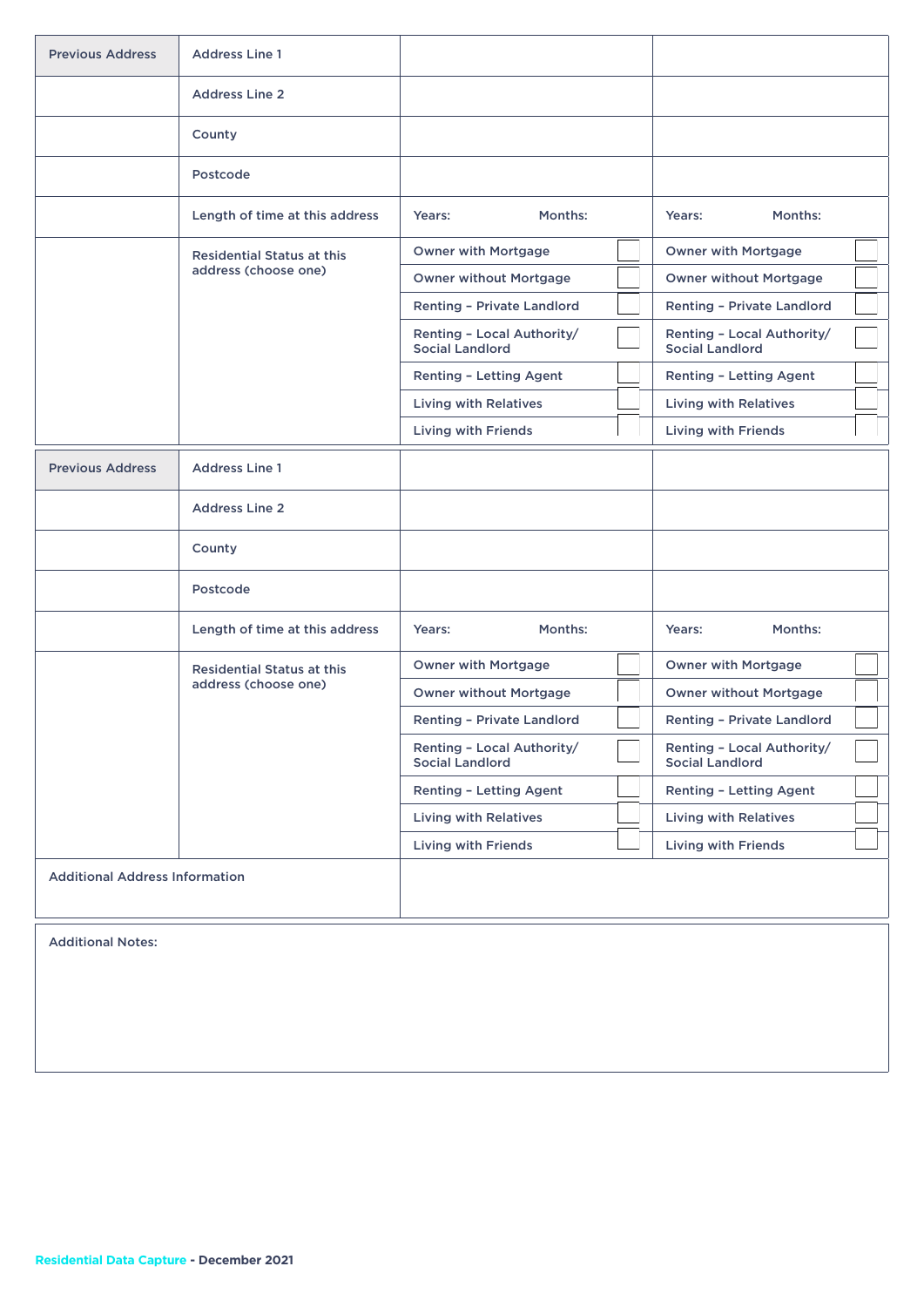### EMPLOYMENT

| <b>Employment Status</b>                                           | <b>Applicant 1</b> | <b>Applicant 2</b> |
|--------------------------------------------------------------------|--------------------|--------------------|
| Employed                                                           | <b>No</b><br>Yes   | Yes<br><b>No</b>   |
| Self-Employed                                                      | <b>No</b><br>Yes   | Yes<br><b>No</b>   |
| <b>Fixed Term Contract</b>                                         | <b>No</b><br>Yes   | Yes<br><b>No</b>   |
| Retired                                                            | Yes<br>No          | Yes<br>No          |
| Unemployed                                                         | Yes<br>No          | Yes<br><b>No</b>   |
| Homemaker                                                          | Yes<br>No          | Yes<br><b>No</b>   |
| More than 25% shareholding of company?                             | Yes<br>No          | Yes<br><b>No</b>   |
| Employed by a family member?                                       | <b>No</b><br>Yes   | Yes<br><b>No</b>   |
| Has contract previously been renewed?                              | <b>No</b><br>Yes   | Yes<br><b>No</b>   |
| Renewal of contract or alternative been secured?                   | Yes<br><b>No</b>   | Yes<br><b>No</b>   |
| <b>Employed Occupation &amp; Income</b>                            |                    |                    |
| Full-time                                                          | Yes<br><b>No</b>   | Yes<br><b>No</b>   |
| Occupation                                                         |                    |                    |
| Start date of employment (mm/yy)                                   | Τ                  | 7                  |
| Basic salary (annual income)                                       | £                  | £                  |
| Overtime                                                           | £                  | £                  |
| Commission                                                         | £                  | £                  |
| <b>Bonus</b>                                                       | £                  | £                  |
| Allowance                                                          | £                  | £                  |
| Previous Employment (if current employment is less than 12 months) |                    |                    |
| Occupation                                                         |                    |                    |
| Start date (mm/yy)                                                 | Γ                  | $\sqrt{2}$         |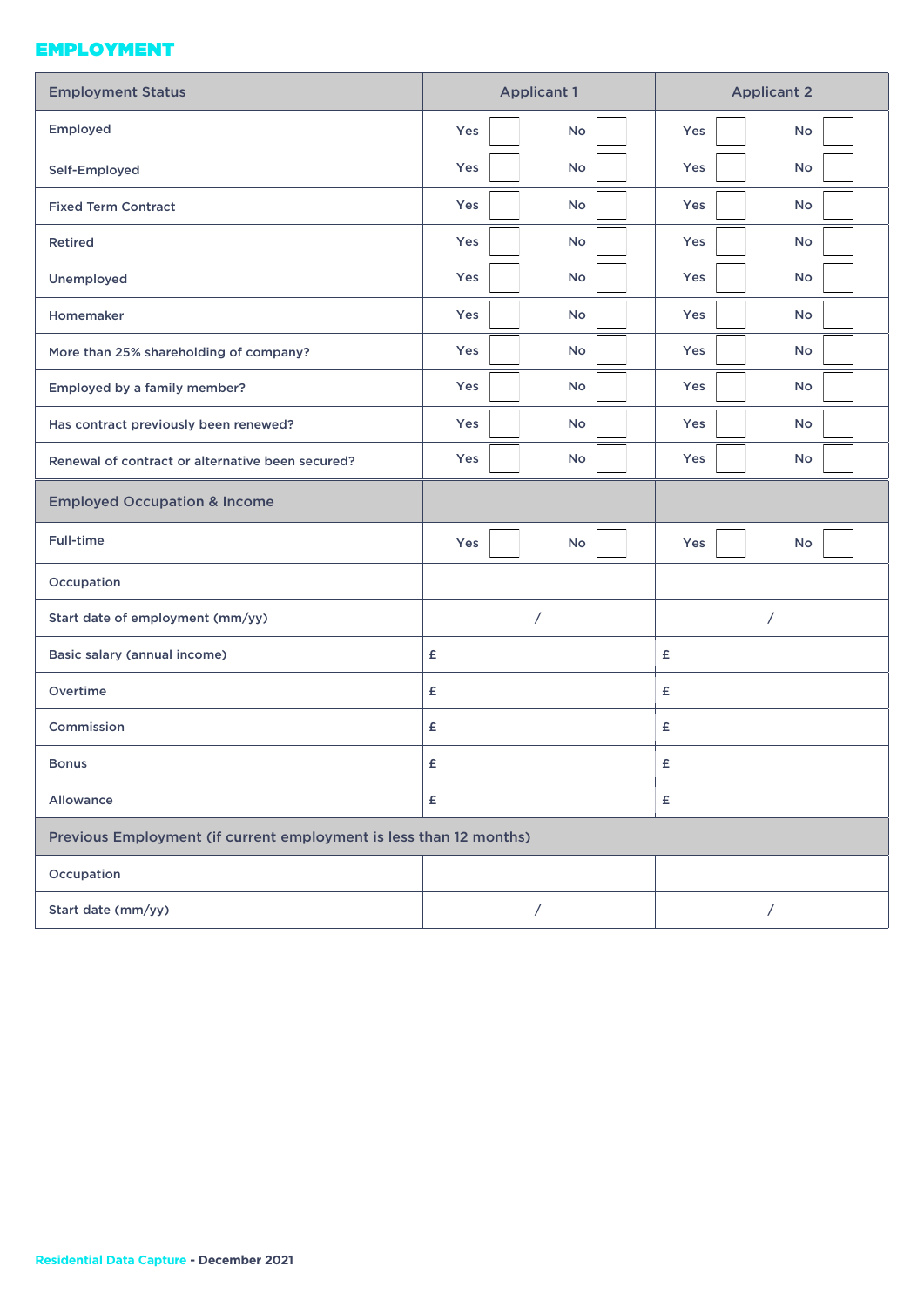### EMPLOYMENT

| Secondary Income - Secondary Employment Status                                                                                       | <b>Applicant 1</b>      | <b>Applicant 2</b>      |
|--------------------------------------------------------------------------------------------------------------------------------------|-------------------------|-------------------------|
| Employed                                                                                                                             | Yes<br><b>No</b>        | Yes<br>No               |
| Self-Employed                                                                                                                        | Yes<br>No               | Yes<br>No               |
| <b>Fixed Term Contract</b>                                                                                                           | Yes<br><b>No</b>        | <b>Yes</b><br><b>No</b> |
| <b>Retired</b>                                                                                                                       | Yes<br>No               | Yes<br>No               |
| Unemployed                                                                                                                           | <b>Yes</b><br><b>No</b> | Yes<br><b>No</b>        |
| Homemaker                                                                                                                            | Yes<br>No               | Yes<br>No               |
| More than 25% shareholding of company?                                                                                               | Yes<br>No               | <b>Yes</b><br><b>No</b> |
| <b>Full time</b>                                                                                                                     | Yes<br>No               | Yes<br><b>No</b>        |
| Fixed contract?                                                                                                                      | Yes<br>No               | Yes<br>No               |
| Has contract previously been renewed?                                                                                                | Yes<br><b>No</b>        | Yes<br><b>No</b>        |
| Renewal of contract or alternative been secured?                                                                                     | Yes<br>No               | Yes<br>No               |
| <b>Secondary Occupation &amp; Income</b>                                                                                             |                         |                         |
| Full-time                                                                                                                            | Yes<br>No               | Yes<br>No               |
| Occupation                                                                                                                           |                         |                         |
| Start date of employment (mm/yy)                                                                                                     | Γ                       | $\sqrt{2}$              |
| Basic salary (annual income)                                                                                                         | £                       | £                       |
| Overtime                                                                                                                             | £                       | £                       |
| Commission                                                                                                                           | £                       | £                       |
| <b>Bonus</b>                                                                                                                         | £                       | £                       |
| Allowance                                                                                                                            | £                       | £                       |
| Self-Employment - please provide your confirmed income for at least 1 year (please provide 2 years of confirmed income if available) |                         |                         |
| Occupation                                                                                                                           |                         |                         |
| Date Commenced Trading (mm/yy)                                                                                                       | $\overline{1}$          | $\sqrt{2}$              |
| Percentage of Business Owned                                                                                                         | %                       | %                       |
| <b>Earned income</b><br>Year ending<br>$\sqrt{2}$                                                                                    | £                       | £                       |
| Year ending<br>Τ                                                                                                                     | £                       | £                       |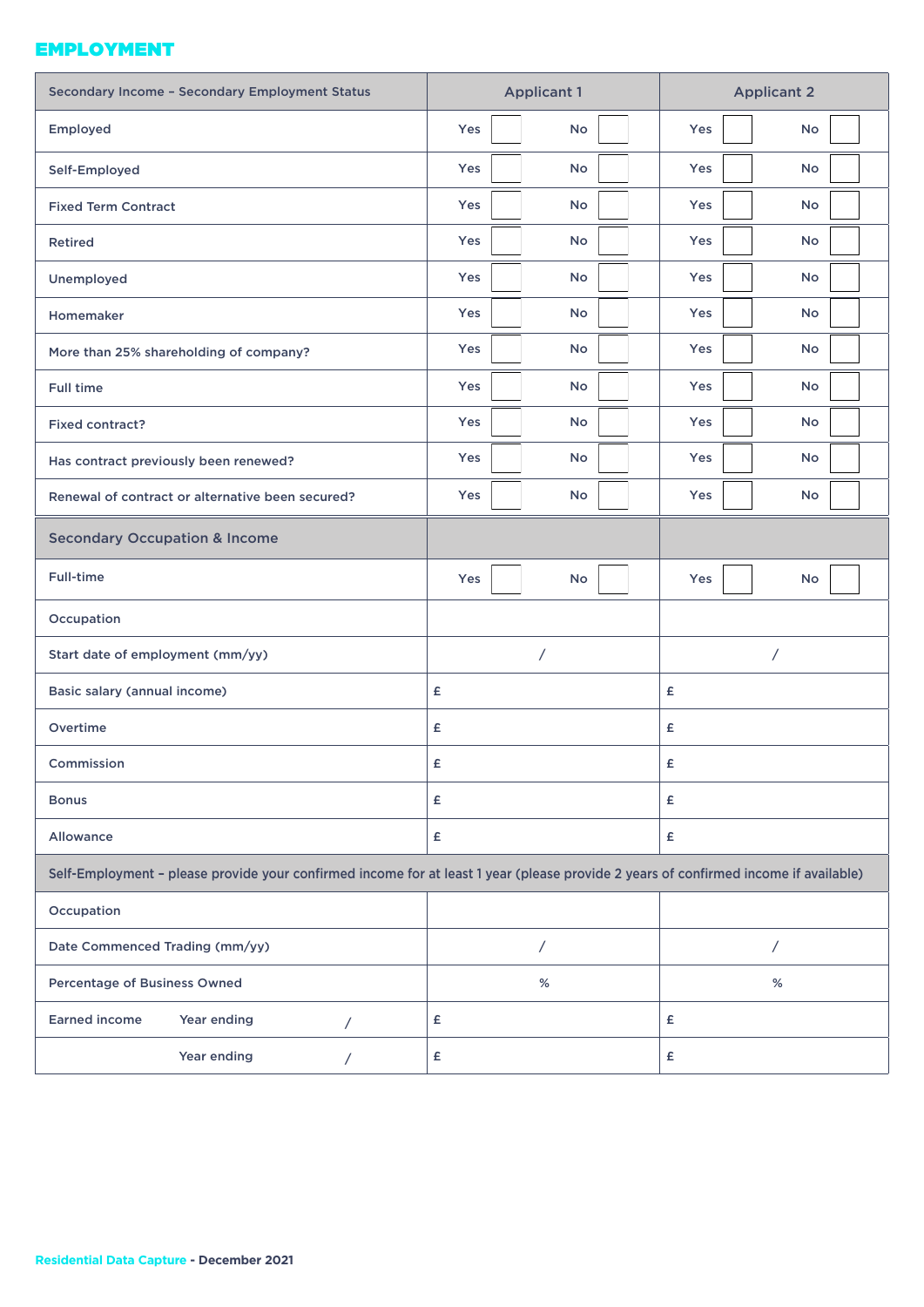| <b>Other Sources of Income</b>                                                                                                                                                          |                               |                               |  |  |
|-----------------------------------------------------------------------------------------------------------------------------------------------------------------------------------------|-------------------------------|-------------------------------|--|--|
| Investment                                                                                                                                                                              | £                             | £                             |  |  |
| Dividends/Drawings                                                                                                                                                                      | £                             | £                             |  |  |
| Pension (Private / Company / State)                                                                                                                                                     | $\sqrt{2}$<br>$\sqrt{2}$<br>£ | $\sqrt{2}$<br>£<br>$\sqrt{2}$ |  |  |
| <b>Maintenance</b>                                                                                                                                                                      | £                             | £                             |  |  |
| <b>Child Benefit</b>                                                                                                                                                                    | £                             | £                             |  |  |
| Working Tax Credit / Child Tax Credit /<br><b>Universal Credit equivalent</b>                                                                                                           | £                             | £                             |  |  |
| Other (Please provide details)                                                                                                                                                          |                               |                               |  |  |
| Lending into Retirement (if the loan extends beyond retirement, please complete the following sections)<br><b>Source of Income (Retired)</b>                                            |                               |                               |  |  |
| <b>State Pension</b>                                                                                                                                                                    | £                             | £                             |  |  |
| <b>Private Pension</b>                                                                                                                                                                  | £                             | £                             |  |  |
| <b>Investment Income</b>                                                                                                                                                                | £                             | £                             |  |  |
| Other (Please provide details)                                                                                                                                                          |                               |                               |  |  |
| Does the applicant foresee any changes in the level of their income or expenditure which may affect their ability to meet<br>mortgage repayments? If yes, please provide details below: |                               |                               |  |  |
|                                                                                                                                                                                         |                               |                               |  |  |
| Credit Commitments for joint applicants - if mortgages or other commitments are shared the information should be<br>given only once                                                     |                               |                               |  |  |
| Monthly Rental Commitment (if applicable)                                                                                                                                               | £                             | £                             |  |  |
| <b>Current Residential Mortgages</b>                                                                                                                                                    |                               |                               |  |  |
| To be redeemed on completion                                                                                                                                                            | <b>No</b><br>Yes              | Yes<br>No                     |  |  |
| Reasons for not redeeming on completion                                                                                                                                                 |                               |                               |  |  |
| Property to be let                                                                                                                                                                      | Yes<br>No                     | Yes<br>No                     |  |  |
| <b>Property Unencumbered</b>                                                                                                                                                            | Yes<br>No                     | Yes<br>No                     |  |  |
| Other (provide details)                                                                                                                                                                 |                               |                               |  |  |
| Monthly residential mortgage repayment                                                                                                                                                  | £                             |                               |  |  |
| Residential mortgage balance outstanding                                                                                                                                                | £                             |                               |  |  |
| Estimated value of current residential property                                                                                                                                         | £                             |                               |  |  |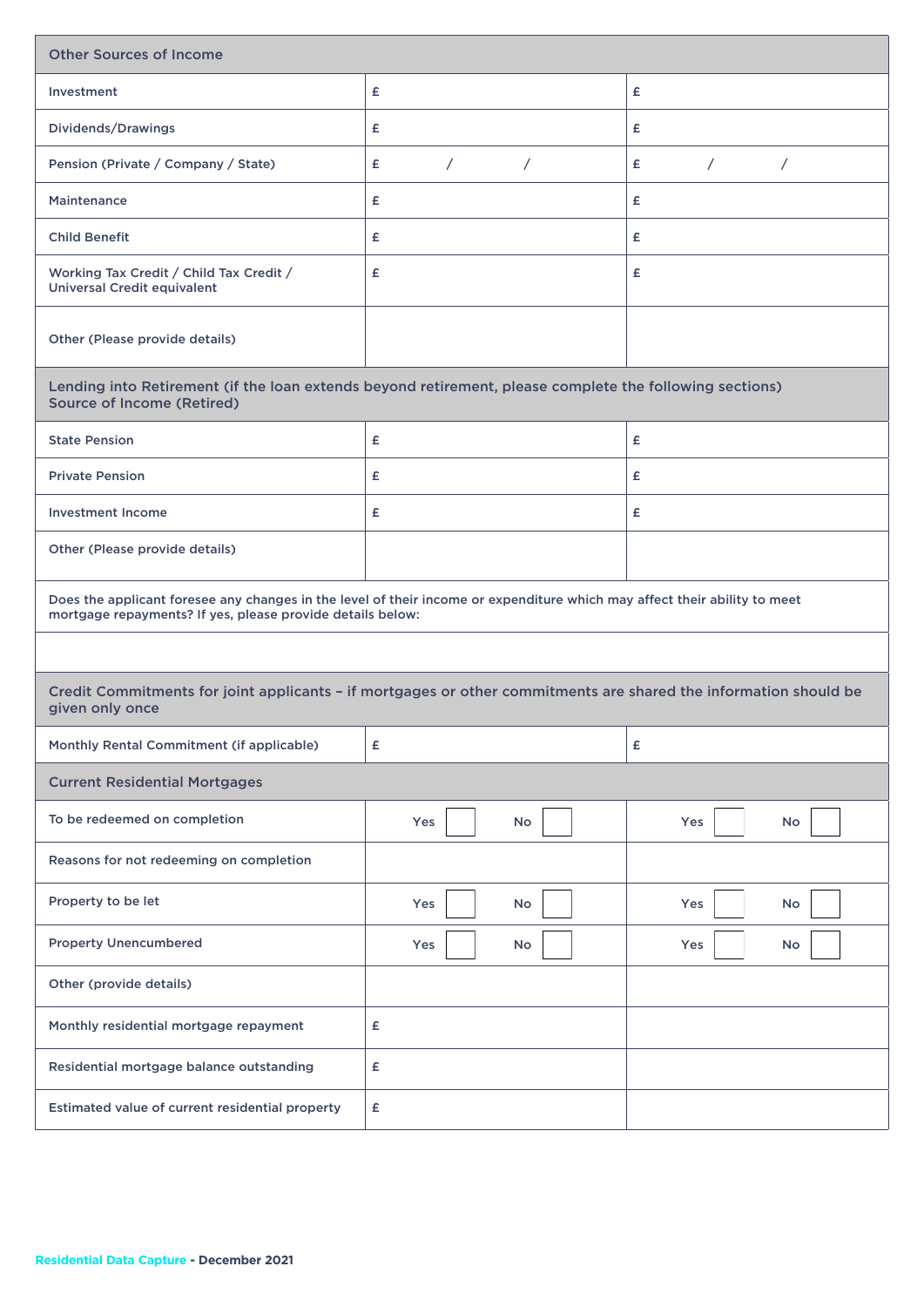|                                                                            | Mortgage & Secured Loan History   |   |                      |                                           |     |                  |                                |                                |           |                  |  |
|----------------------------------------------------------------------------|-----------------------------------|---|----------------------|-------------------------------------------|-----|------------------|--------------------------------|--------------------------------|-----------|------------------|--|
| Does the applicant have any other Mortgages or<br>Secured Loans (not BTL)? |                                   |   |                      | Yes                                       |     |                  |                                | <b>No</b>                      |           |                  |  |
| <b>Outstanding Balance (for each loan)</b>                                 |                                   |   | £                    |                                           |     |                  |                                |                                |           |                  |  |
| Monthly Payment (for each loan)                                            |                                   |   | £                    |                                           |     |                  |                                |                                |           |                  |  |
| End Date (for each loan)                                                   |                                   |   |                      |                                           |     |                  |                                |                                |           |                  |  |
| <b>Repay on Completion</b>                                                 |                                   |   |                      |                                           |     | Yes              |                                |                                |           | <b>No</b>        |  |
| <b>Store/Credit Cards</b>                                                  |                                   |   |                      |                                           |     |                  |                                |                                |           |                  |  |
| Applicant                                                                  |                                   |   | <b>Card Provider</b> | Last 4 digits of card<br>number           |     | <b>Balance</b>   | To be repaid on<br>completion? |                                |           |                  |  |
|                                                                            |                                   | £ |                      |                                           |     | Yes<br><b>No</b> |                                |                                |           |                  |  |
|                                                                            |                                   | £ |                      |                                           |     | Yes<br><b>No</b> |                                |                                |           |                  |  |
|                                                                            |                                   |   |                      | £                                         |     |                  |                                | Yes<br>No                      |           |                  |  |
| <b>Loan &amp; Hire Purchase</b>                                            |                                   |   |                      |                                           |     |                  |                                |                                |           |                  |  |
| Applicant                                                                  | Lender                            |   | <b>Account No</b>    | <b>Balance</b><br><b>Monthly Payments</b> |     |                  | <b>End Date</b><br>(mm/yy)     | To be repaid on<br>completion? |           |                  |  |
|                                                                            |                                   |   |                      | £                                         |     |                  |                                |                                | $\prime$  | Yes<br><b>No</b> |  |
|                                                                            |                                   |   |                      | £                                         |     |                  |                                |                                | $\prime$  | Yes<br>No        |  |
|                                                                            |                                   |   |                      | £                                         |     |                  |                                |                                | $\prime$  | No<br>Yes        |  |
| <b>Buy To Let</b>                                                          |                                   |   |                      |                                           |     |                  |                                |                                |           |                  |  |
| Does the applicant own any investment/buy to let<br>properties?            |                                   |   |                      |                                           | Yes | <b>No</b>        |                                | Yes                            | <b>No</b> |                  |  |
|                                                                            | <b>Total Number of Properties</b> |   |                      |                                           |     |                  |                                |                                |           |                  |  |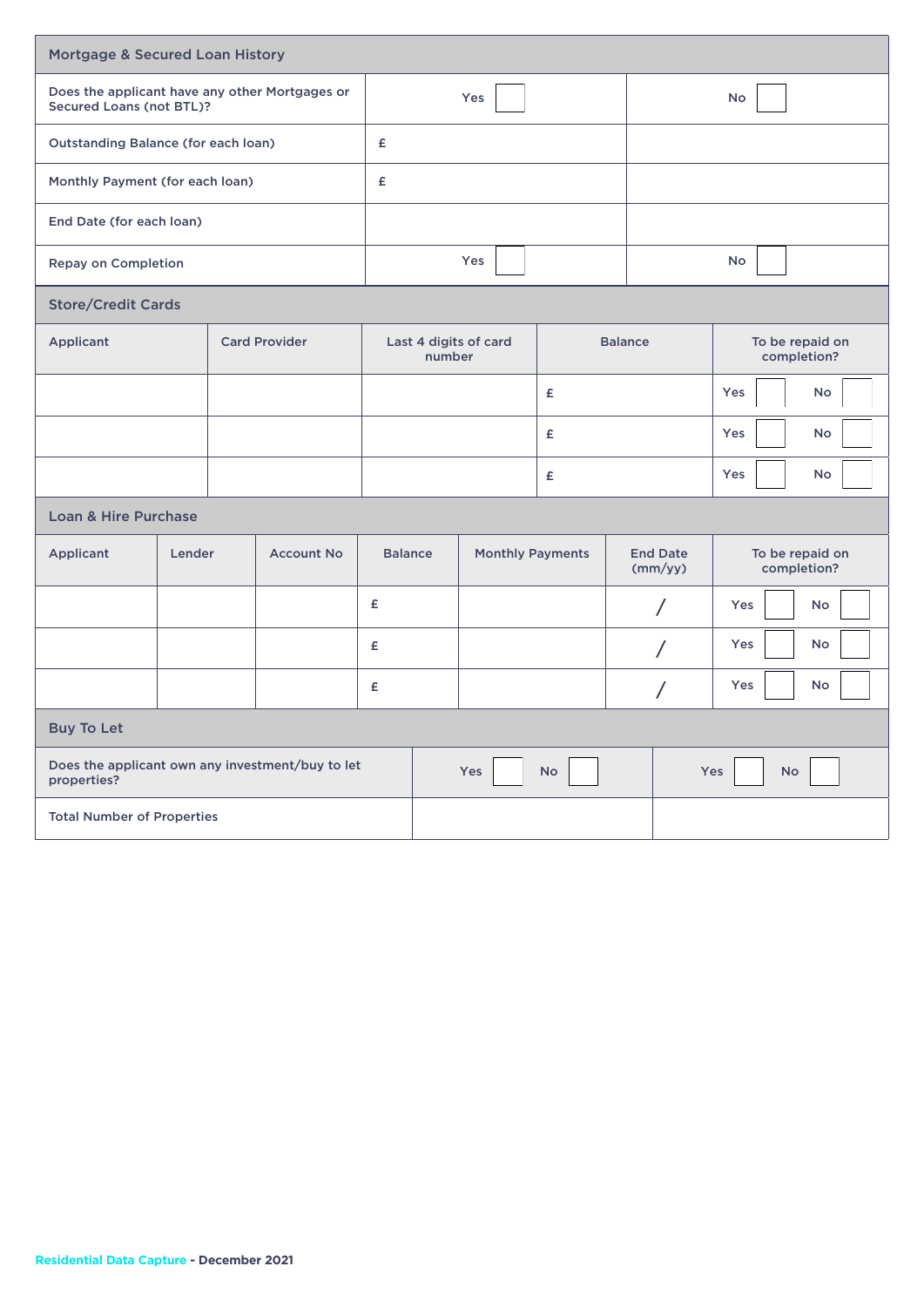## ADVERSE CREDIT DETAILS:

| <b>Secured Arrears</b>                      |                             | <b>Applicant 1</b>       |        | <b>Applicant 2</b>          |
|---------------------------------------------|-----------------------------|--------------------------|--------|-----------------------------|
| Highest level of arrears in last 12 months: |                             |                          |        |                             |
| Mortgage                                    |                             | Months                   |        | Months                      |
| <b>Secured Loan</b>                         |                             | Months                   |        | Months                      |
| <b>Secured Loan</b>                         |                             | Months                   |        | Months                      |
| <b>Secured Loan</b>                         |                             |                          |        |                             |
| Highest level of arrears in last 24 months: |                             |                          |        |                             |
| Mortgage                                    |                             | Months                   |        | Months                      |
| <b>Secured Loan</b>                         |                             | Months                   |        | Months                      |
| <b>Secured Loan</b>                         |                             | Months                   |        | Months                      |
| <b>Secured Loan</b>                         |                             | Months                   |        | Months                      |
| <b>Defaults</b>                             |                             |                          |        |                             |
| Applicant                                   | <b>Date Registered</b>      | Amount                   |        | <b>Date of Satisfaction</b> |
|                                             | $\prime$<br>$\sqrt{2}$      | £                        |        | $\sqrt{2}$<br>$\sqrt{2}$    |
|                                             | $\sqrt{2}$<br>$\sqrt{ }$    | £                        |        | $\sqrt{2}$<br>$\sqrt{2}$    |
|                                             | $\sqrt{ }$<br>$\sqrt{ }$    | £                        |        | $\prime$<br>$\prime$        |
| <b>County Court Judgments</b>               |                             |                          |        |                             |
| Applicant                                   | <b>Date Registered</b>      | Amount                   |        | <b>Date of Satisfaction</b> |
|                                             | $\frac{1}{2}$               | £                        |        | $\frac{1}{2}$               |
|                                             | $\sqrt{2}$<br>$\prime$      | £                        |        | $\prime$<br>$\overline{1}$  |
|                                             | $\sqrt{ }$<br>$\sqrt{ }$    | $\pmb{\epsilon}$         |        | $\sqrt{2}$<br>$\sqrt{2}$    |
| IVA/Debt Management/Protected Trust Deed    |                             |                          |        |                             |
| Applicant                                   | <b>Type</b><br>(IVA/DMP/TD) | <b>Date Registered</b>   | Amount | <b>Date of Satisfaction</b> |
|                                             |                             | $\sqrt{2}$<br>$\sqrt{2}$ | £      | $\sqrt{2}$<br>$\sqrt{2}$    |
|                                             |                             | $\prime$<br>$\sqrt{ }$   | £      | $\overline{1}$<br>1         |
|                                             |                             | $\sqrt{2}$               | £      | $\sqrt{2}$<br>$\prime$      |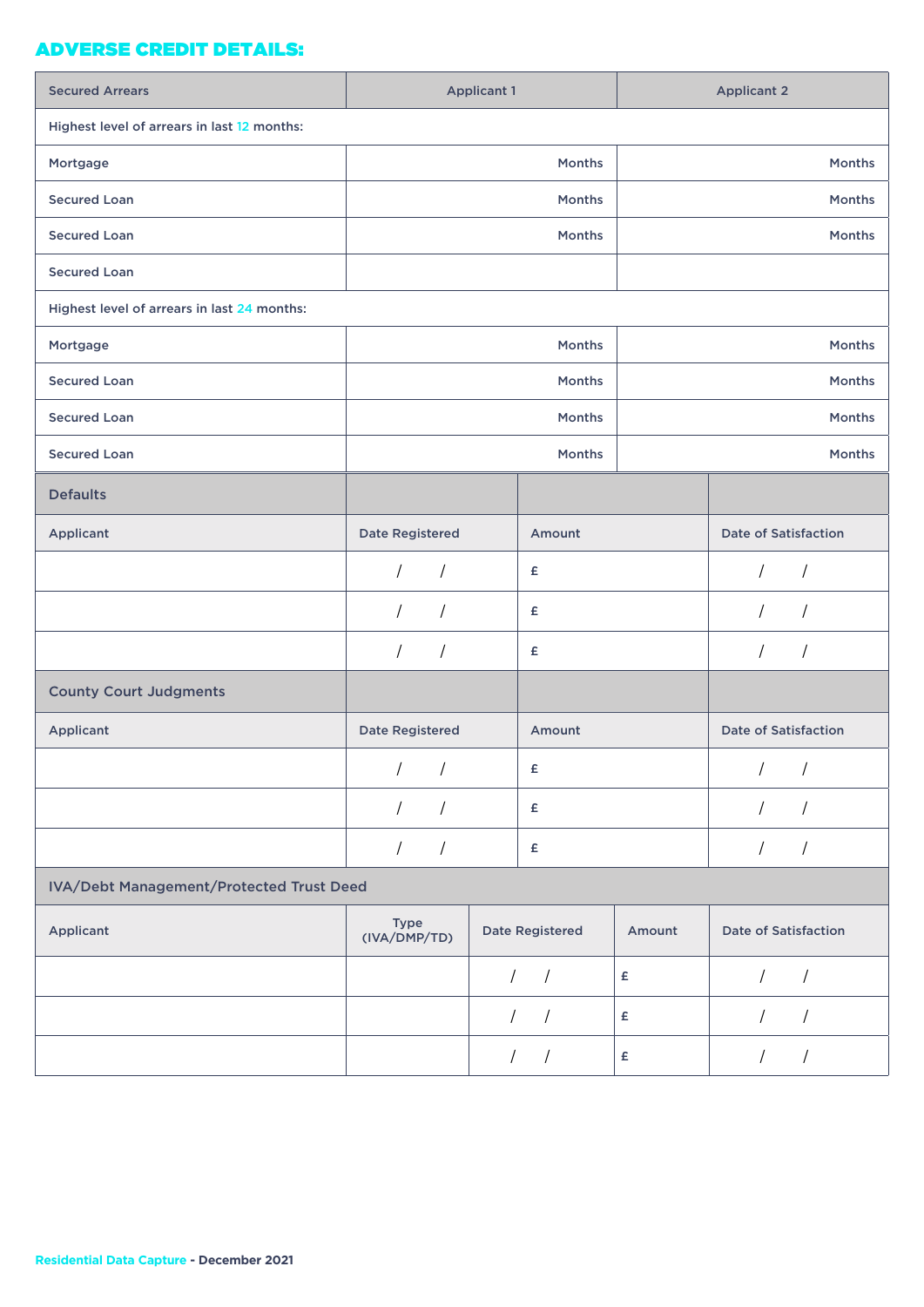| <b>Bankruptcies</b>                          |                            |                              |
|----------------------------------------------|----------------------------|------------------------------|
| Applicant                                    | Date of Order              | Date of Discharge            |
|                                              | $\sqrt{2}$                 | $\sqrt{2}$<br>T              |
|                                              |                            | $\prime$                     |
|                                              |                            | $\prime$                     |
| <b>Repossession or Property Surrender</b>    |                            |                              |
| Applicant                                    | Date of Repossession/Order | Date of Discharge            |
|                                              | $\sqrt{2}$                 | $\overline{1}$<br>$\sqrt{ }$ |
|                                              | $\sqrt{2}$<br>$\sqrt{2}$   | $\prime$<br>T                |
|                                              | $\sqrt{2}$<br>$\sqrt{2}$   | $\overline{1}$<br>$\prime$   |
| <b>Household Expenditure</b>                 | <b>Applicant 1</b>         | <b>Applicant 2</b>           |
| Alimony                                      | £                          | £                            |
| <b>Council Tax</b>                           | £                          | £                            |
| Childcare (if applicable)                    | £                          | £                            |
| <b>Buildings &amp; Contents Insurance</b>    | £                          | £                            |
| <b>Child Maintenance</b>                     | £                          | £                            |
| <b>Ground Rent &amp; Service Charge</b>      | £                          | £                            |
| <b>Court Fines</b>                           | £                          | $\pmb{\mathsf{E}}$           |
| <b>Dependents</b>                            |                            |                              |
| No. of non-applicant adult dependents        |                            |                              |
| No. of child dependents over 5 years of age  |                            |                              |
| No. of child dependents under 5 years of age |                            |                              |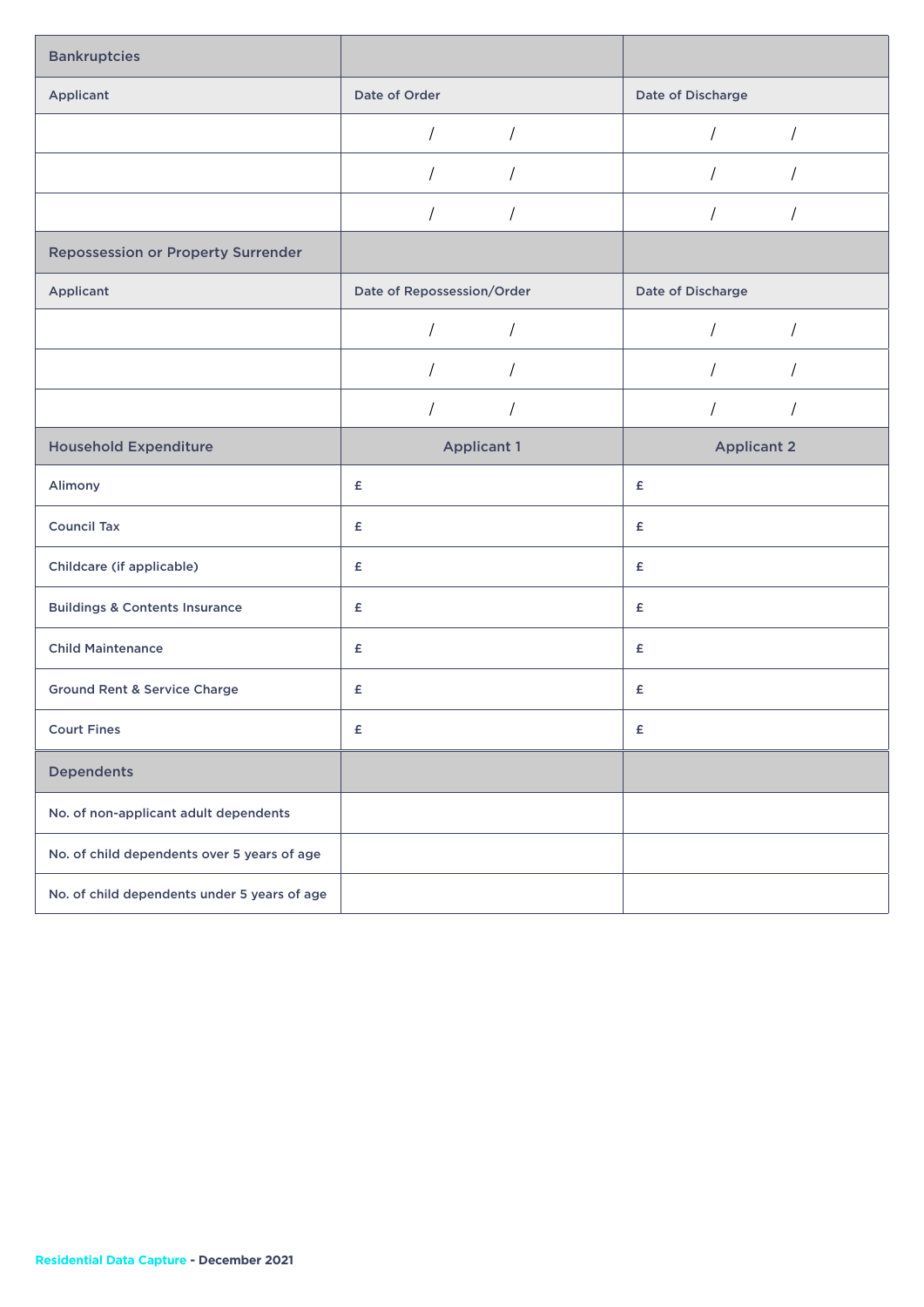### PROPERTY DETAILS:

TML will instruct a standard valuation on submission of the full mortgage application. If the borrowers require a Home Buyer or full structural report, this will have to be organised independently.

| <b>Property Address</b>     |                                              |                         |                                            |                  |                      |  |                                  |                 |             |  |
|-----------------------------|----------------------------------------------|-------------------------|--------------------------------------------|------------------|----------------------|--|----------------------------------|-----------------|-------------|--|
| <b>Address Line 1</b>       |                                              |                         |                                            |                  |                      |  |                                  |                 |             |  |
| <b>Address Line 2</b>       |                                              |                         |                                            |                  |                      |  |                                  |                 |             |  |
| <b>Address Line 3</b>       |                                              |                         |                                            |                  |                      |  |                                  |                 |             |  |
| County                      |                                              |                         |                                            |                  |                      |  |                                  |                 |             |  |
| Postcode                    |                                              |                         |                                            |                  |                      |  |                                  |                 |             |  |
| <b>Property Description</b> |                                              |                         |                                            |                  |                      |  |                                  |                 |             |  |
| House                       | <b>Bungalow</b>                              |                         | Flat                                       |                  | <b>Studio Flat</b>   |  | Maisonette                       |                 | Other       |  |
|                             |                                              |                         |                                            |                  |                      |  |                                  |                 |             |  |
| <b>Property Type</b>        |                                              |                         |                                            |                  |                      |  |                                  |                 |             |  |
| <b>Detached</b>             |                                              | Semi-detached           | <b>End Terraced</b>                        |                  | <b>Mid Terraced</b>  |  | <b>Back to Back</b>              |                 | Other       |  |
|                             |                                              |                         |                                            |                  |                      |  |                                  |                 |             |  |
|                             | Certificate Type (if less than 10 years old) |                         |                                            |                  |                      |  |                                  |                 |             |  |
| <b>NHBC</b>                 |                                              | <b>Zurich Municipal</b> | <b>Building Life</b><br><b>Plan Scheme</b> |                  | Premier<br>Guarantee |  | <b>Architects</b><br>Certificate |                 | No warranty |  |
|                             |                                              |                         |                                            |                  |                      |  |                                  |                 |             |  |
| Other                       |                                              |                         |                                            |                  |                      |  |                                  |                 |             |  |
| <b>Rooms</b>                |                                              |                         |                                            |                  |                      |  |                                  |                 |             |  |
|                             | No. of Kitchens                              |                         |                                            | No. of Bathrooms |                      |  |                                  | No. of Bedrooms |             |  |
|                             |                                              |                         |                                            |                  |                      |  |                                  |                 |             |  |
| <b>Tenure</b>               |                                              |                         |                                            |                  |                      |  |                                  |                 |             |  |
| Freehold                    |                                              |                         | Leasehold                                  | Commonhold       |                      |  | Absolute Ownership               |                 |             |  |
|                             |                                              |                         |                                            |                  |                      |  |                                  |                 |             |  |
|                             |                                              |                         |                                            |                  |                      |  |                                  |                 |             |  |
|                             |                                              |                         |                                            |                  |                      |  |                                  |                 |             |  |
|                             |                                              |                         |                                            |                  |                      |  |                                  |                 |             |  |
|                             |                                              |                         |                                            |                  |                      |  |                                  |                 |             |  |
|                             |                                              |                         |                                            |                  |                      |  |                                  |                 |             |  |
|                             |                                              |                         |                                            |                  |                      |  |                                  |                 |             |  |
|                             |                                              |                         |                                            |                  |                      |  |                                  |                 |             |  |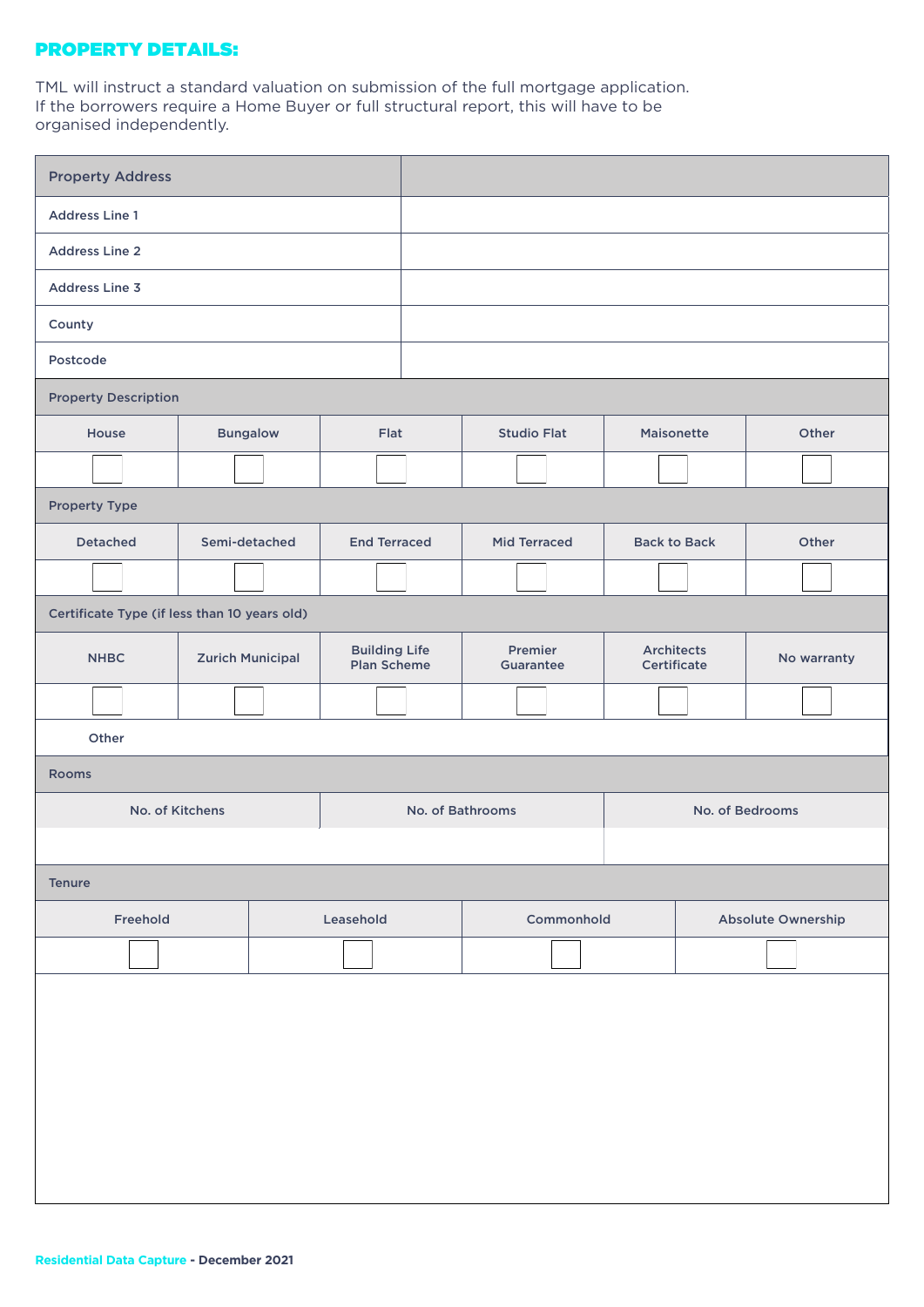|                                                                                                                                     | <b>Type of Purchase</b>                                  |                                                       |                               |  |                                                      |                                 |                                  |
|-------------------------------------------------------------------------------------------------------------------------------------|----------------------------------------------------------|-------------------------------------------------------|-------------------------------|--|------------------------------------------------------|---------------------------------|----------------------------------|
| Private                                                                                                                             | <b>Purchase from</b><br><b>Local Authority</b>           | <b>Purchase from</b><br><b>Housing</b><br>Association | Purchase at<br><b>Auction</b> |  | <b>Purchase from</b><br>Landlord as<br><b>Tenant</b> | Purchase from<br><b>Builder</b> | <b>Purchase from</b><br>Relative |
|                                                                                                                                     |                                                          |                                                       |                               |  |                                                      |                                 |                                  |
| Years remaining on lease (if applicable)                                                                                            |                                                          |                                                       |                               |  |                                                      |                                 |                                  |
|                                                                                                                                     | Number of storeys in building (Flats/Apartments)         |                                                       |                               |  |                                                      |                                 |                                  |
| Floor number of flat (Flats/Apartments)                                                                                             |                                                          |                                                       |                               |  |                                                      |                                 |                                  |
| Does property have a lift?                                                                                                          |                                                          |                                                       | <b>Yes</b>                    |  |                                                      |                                 | <b>No</b>                        |
| Is property a new build?                                                                                                            |                                                          |                                                       | Yes                           |  |                                                      |                                 | <b>No</b>                        |
| Year of construction                                                                                                                |                                                          |                                                       |                               |  |                                                      |                                 |                                  |
| Is the property connected to or above a commercial<br>property? (If yes, please provide details)                                    |                                                          |                                                       | Yes                           |  | <b>Details</b>                                       |                                 | No                               |
| Is any of the property to be used for commercial<br>purposes? (If yes, for what type of business?)                                  |                                                          |                                                       | Yes                           |  | <b>Details</b>                                       |                                 | <b>No</b>                        |
| Did the applicant(s) purchase the property as part of<br>a Social Housing Scheme?<br>If yes, what was the date of purchase? (mm/yy) |                                                          |                                                       |                               |  |                                                      |                                 |                                  |
| Is the property ex-social housing?                                                                                                  |                                                          |                                                       | <b>Yes</b>                    |  |                                                      |                                 | <b>No</b>                        |
|                                                                                                                                     | Does the property include more than three acres of land? |                                                       | Yes                           |  |                                                      |                                 | No                               |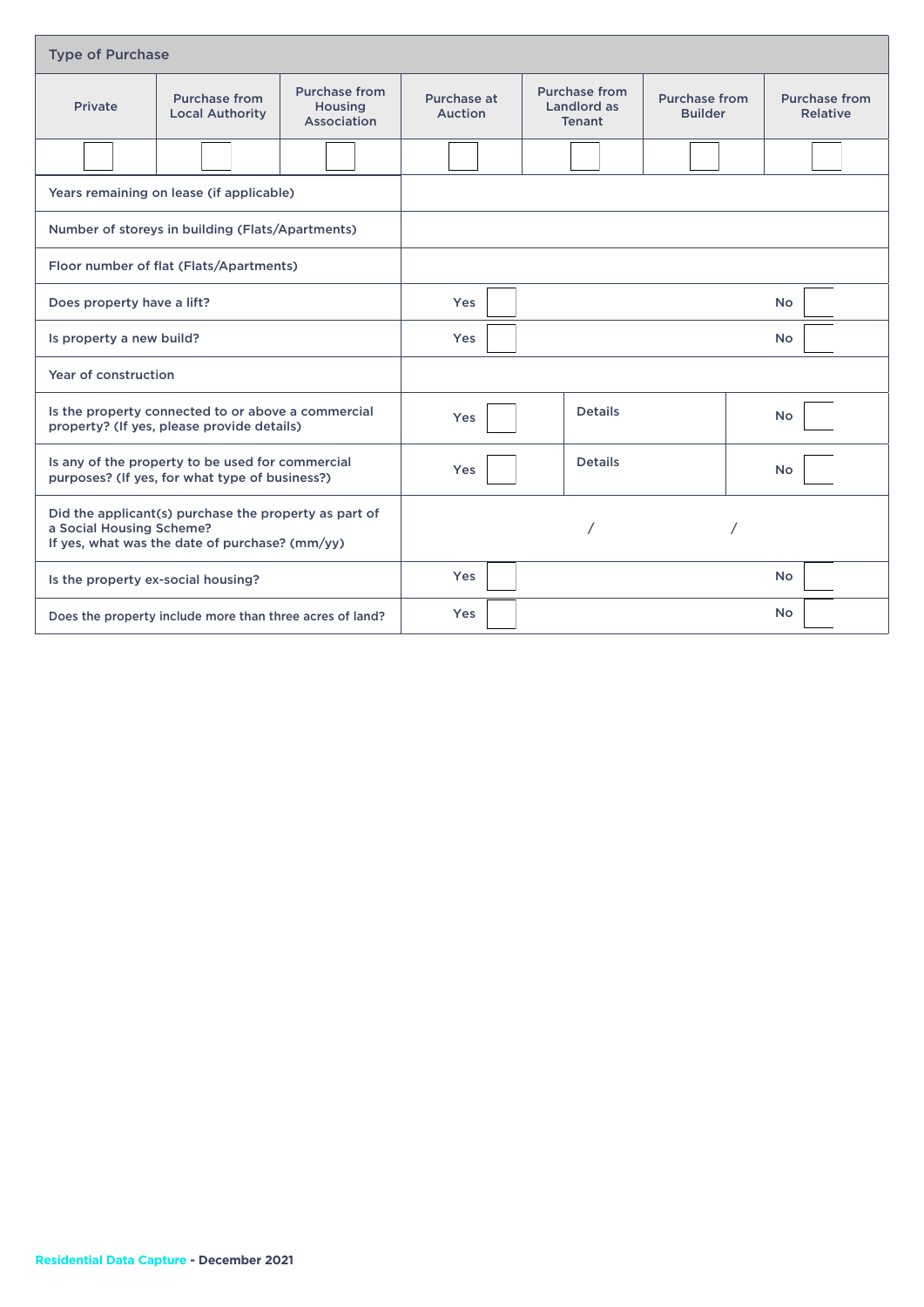| <b>TML Fees</b>                 |     | <b>Added to Loan</b> |
|---------------------------------|-----|----------------------|
| <b>Completion Fee</b>           | Yes | <b>No</b>            |
| <b>Telegraphic Transfer Fee</b> | Yes | <b>No</b>            |

| <b>Other Fees</b>               | <b>Intermediary Fee</b> | <b>Specialist Distributor Fee</b> |
|---------------------------------|-------------------------|-----------------------------------|
| <b>Fee Amount</b>               | £                       | £                                 |
| When payable (tick appropriate) | <b>On Application</b>   | <b>On Application</b>             |
|                                 | On Offer                | On Offer                          |
|                                 | <b>On Completion</b>    | <b>On Completion</b>              |
| How payable?                    | <b>Paid to Broker</b>   | Paid to Packager                  |
| Refundable amount               | £                       | £                                 |

| <b>Contact Details</b>       | <b>Applicant 1</b> | <b>Applicant 2</b> |
|------------------------------|--------------------|--------------------|
| Home Telephone Number        |                    |                    |
| <b>Work Telephone Number</b> |                    |                    |
| Mobile Telephone Number      |                    |                    |
| <b>Email Address</b>         |                    |                    |

| <b>Current Employment Contact Details</b> | <b>Applicant 1</b> | <b>Applicant 2</b> |
|-------------------------------------------|--------------------|--------------------|
| <b>Company Name</b>                       |                    |                    |
| <b>Address 1</b>                          | Yes                | <b>No</b>          |
| <b>Address 2</b>                          |                    |                    |
| Address 3                                 |                    |                    |
| Postcode                                  |                    |                    |
| <b>Telephone Number</b>                   |                    |                    |
| Employed by a family member?              |                    |                    |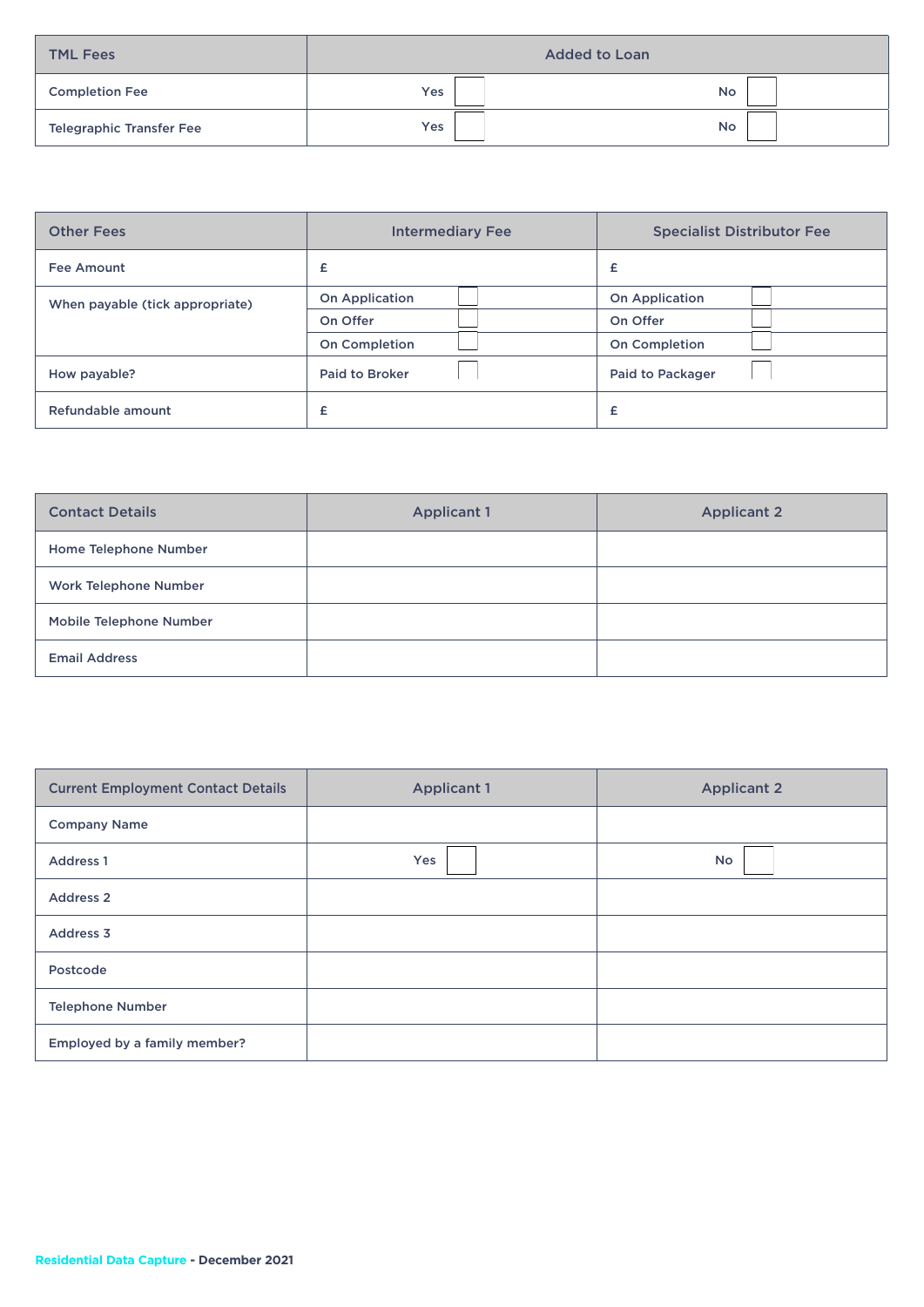| <b>Self-Employment Contact Details</b>                  | <b>Applicant 1</b>          | <b>Applicant 2</b>           |
|---------------------------------------------------------|-----------------------------|------------------------------|
| <b>Company Name</b>                                     |                             |                              |
| <b>Telephone Number</b>                                 |                             |                              |
| <b>Address 1</b>                                        |                             |                              |
| <b>Address 2</b>                                        |                             |                              |
| Address 3                                               |                             |                              |
| Postcode                                                |                             |                              |
| Accountant used to prepare accounts?                    | Yes<br>No                   | Yes<br>No                    |
| <b>Accountant Company</b>                               |                             |                              |
| <b>Accountant Contact Name</b>                          |                             |                              |
| <b>Accountant Qualification</b>                         |                             |                              |
| How long has the Accountant acted for<br>the applicant? | Years<br><b>Months</b>      | Years<br><b>Months</b>       |
| <b>Accountant Address 1</b>                             |                             |                              |
| <b>Accountant Address 2</b>                             |                             |                              |
| <b>Accountant Address 3</b>                             |                             |                              |
| <b>Accountant Postcode</b>                              |                             |                              |
| <b>Landlord Details</b>                                 | <b>Applicant 1</b>          | <b>Applicant 2</b>           |
| <b>Landlord Name</b>                                    |                             |                              |
| <b>Address 1</b>                                        |                             |                              |
| Address 2                                               |                             |                              |
| Address 3                                               |                             |                              |
| Postcode                                                |                             |                              |
| <b>Date Tenancy Commenced</b>                           | $\sqrt{2}$<br>$\frac{1}{2}$ | $\overline{1}$<br>$\sqrt{2}$ |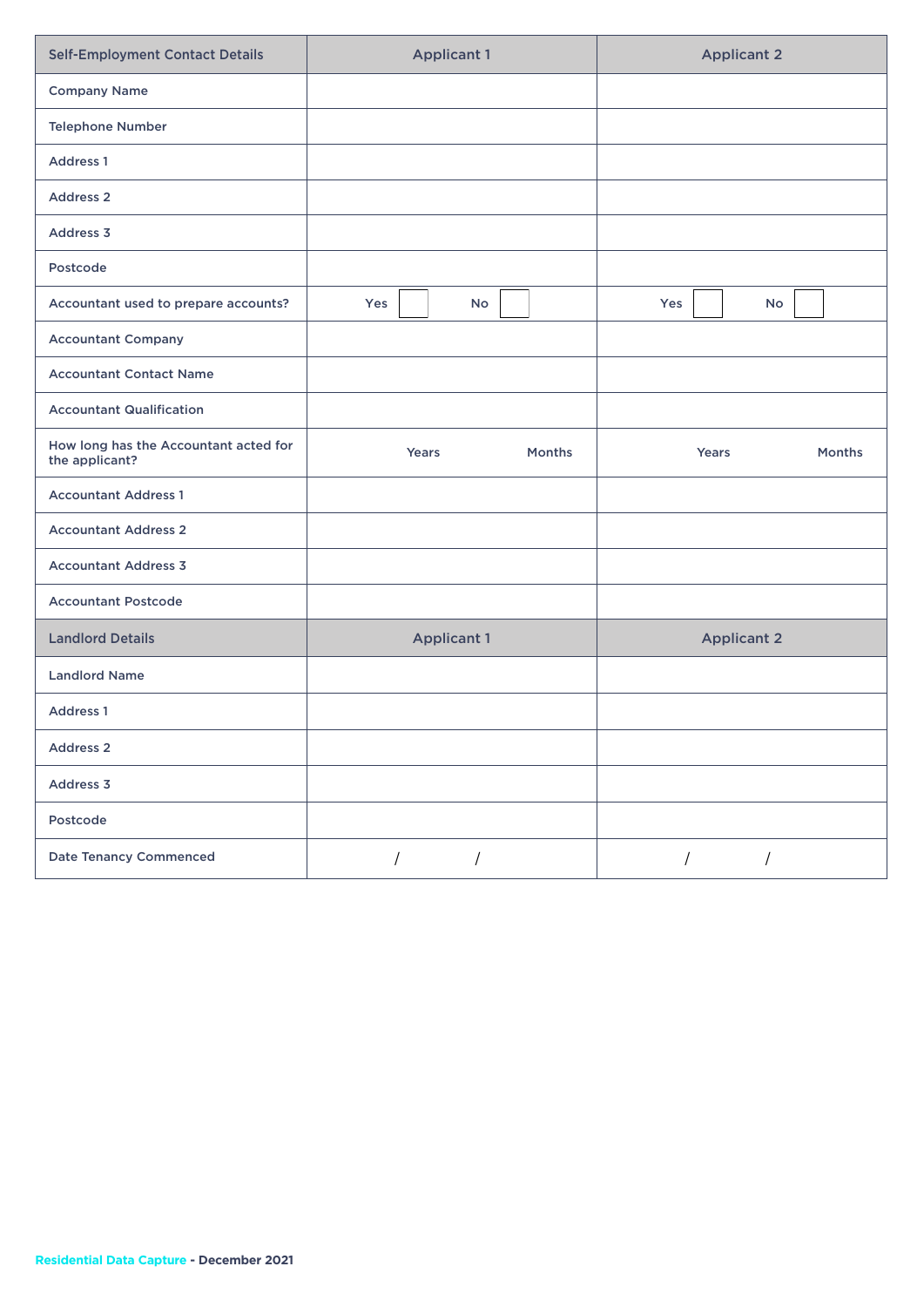| <b>Arrangements for Property Access</b>                                                                                                                                                                                                                                                                                                                                                                       |                                                                        |            |  |  |  |
|---------------------------------------------------------------------------------------------------------------------------------------------------------------------------------------------------------------------------------------------------------------------------------------------------------------------------------------------------------------------------------------------------------------|------------------------------------------------------------------------|------------|--|--|--|
|                                                                                                                                                                                                                                                                                                                                                                                                               | Provide details for the valuer to gain access to inspect the property: |            |  |  |  |
| <b>Contact Name</b>                                                                                                                                                                                                                                                                                                                                                                                           |                                                                        |            |  |  |  |
| Contact Type (Applicant, Builder, Vendor)                                                                                                                                                                                                                                                                                                                                                                     |                                                                        |            |  |  |  |
| <b>Telephone Number</b>                                                                                                                                                                                                                                                                                                                                                                                       |                                                                        |            |  |  |  |
| Any additional access information                                                                                                                                                                                                                                                                                                                                                                             |                                                                        |            |  |  |  |
| <b>Other Occupants</b>                                                                                                                                                                                                                                                                                                                                                                                        |                                                                        |            |  |  |  |
| Upon completion, will there be any other occupants<br>living at the property who are aged 17 or over?                                                                                                                                                                                                                                                                                                         | Yes                                                                    | <b>No</b>  |  |  |  |
| If yes:                                                                                                                                                                                                                                                                                                                                                                                                       | Occupant 1                                                             | Occupant 2 |  |  |  |
| Name(s)                                                                                                                                                                                                                                                                                                                                                                                                       |                                                                        |            |  |  |  |
| Date of Birth                                                                                                                                                                                                                                                                                                                                                                                                 | $\prime$                                                               |            |  |  |  |
| Relationship to applicant                                                                                                                                                                                                                                                                                                                                                                                     |                                                                        |            |  |  |  |
| Name(s)                                                                                                                                                                                                                                                                                                                                                                                                       |                                                                        |            |  |  |  |
| Date(s) of Birth                                                                                                                                                                                                                                                                                                                                                                                              |                                                                        |            |  |  |  |
| Relationship to applicant                                                                                                                                                                                                                                                                                                                                                                                     |                                                                        |            |  |  |  |
| <b>Solicitor Details</b>                                                                                                                                                                                                                                                                                                                                                                                      |                                                                        |            |  |  |  |
| TML operates a solicitor panel and will appoint a solicitor to act on both its behalf and on behalf of the applicant. If the applicant<br>wishes separate legal representation to act on their behalf, full details of the solicitor acting on behalf of the applicant should be<br>captured. By choosing to have separate legal representation, the applicant(s) will be liable for both sets of legal fees. |                                                                        |            |  |  |  |
|                                                                                                                                                                                                                                                                                                                                                                                                               | Yes                                                                    | <b>No</b>  |  |  |  |
| Does the applicant wish to use The Mortgage<br>Lender appointed solicitor? If no, please provide the<br>applicant's solicitor details below.                                                                                                                                                                                                                                                                  |                                                                        |            |  |  |  |
| <b>Solicitor's Firm Name</b>                                                                                                                                                                                                                                                                                                                                                                                  |                                                                        |            |  |  |  |
| <b>Solicitor's Name</b>                                                                                                                                                                                                                                                                                                                                                                                       |                                                                        |            |  |  |  |
| Address <sub>1</sub>                                                                                                                                                                                                                                                                                                                                                                                          |                                                                        |            |  |  |  |
| <b>Address 2</b>                                                                                                                                                                                                                                                                                                                                                                                              |                                                                        |            |  |  |  |
| Postcode                                                                                                                                                                                                                                                                                                                                                                                                      |                                                                        |            |  |  |  |
| <b>Contact Telephone Number</b>                                                                                                                                                                                                                                                                                                                                                                               |                                                                        |            |  |  |  |
| <b>Fax Number</b>                                                                                                                                                                                                                                                                                                                                                                                             |                                                                        |            |  |  |  |
| <b>Email Address</b>                                                                                                                                                                                                                                                                                                                                                                                          |                                                                        |            |  |  |  |
| <b>DX Number</b>                                                                                                                                                                                                                                                                                                                                                                                              |                                                                        |            |  |  |  |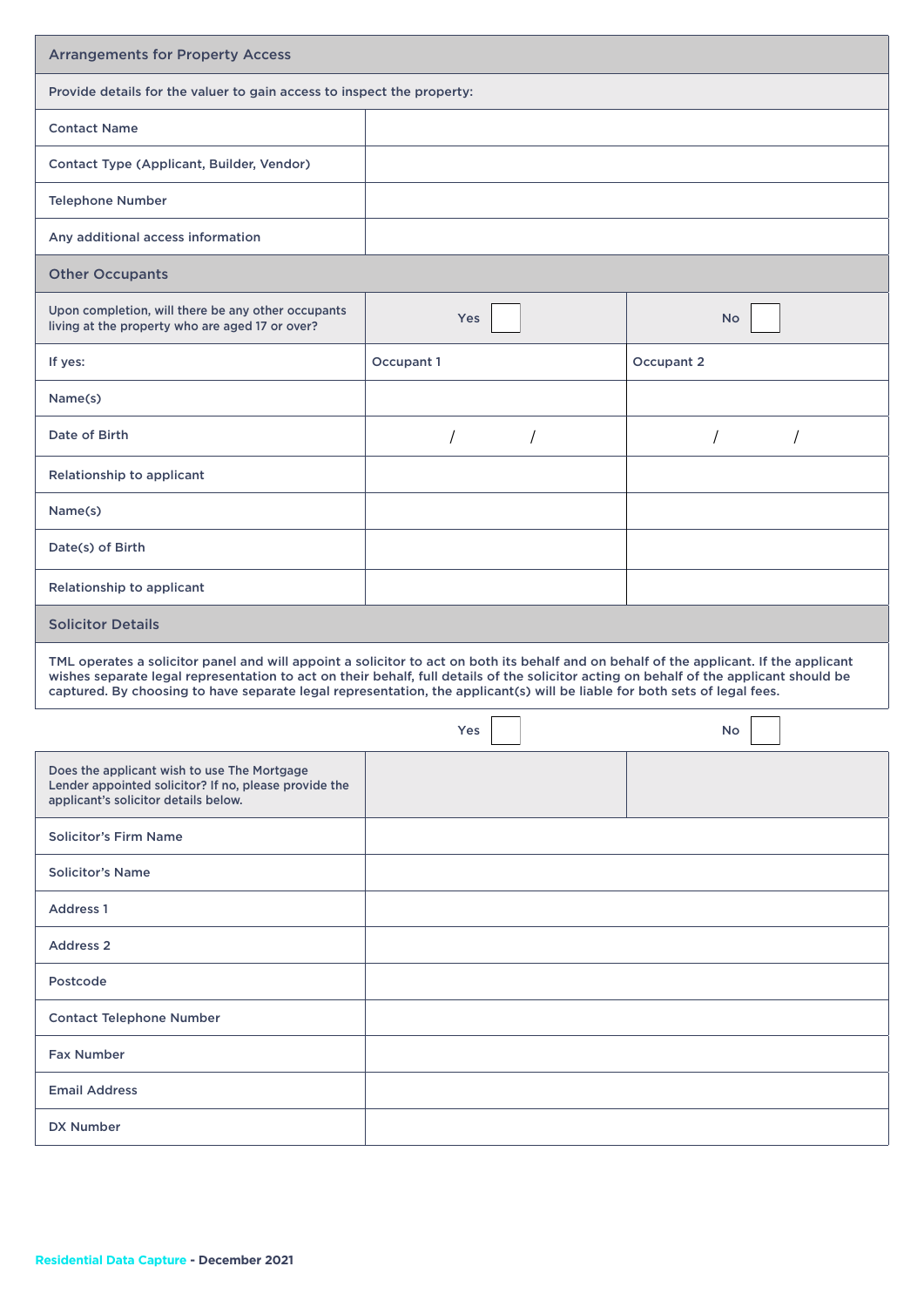| <b>Customer Direct Debit Details</b> |  |  |
|--------------------------------------|--|--|
| <b>Bank Sort Code</b>                |  |  |
| <b>Account Number</b>                |  |  |
| <b>Account Holder Name</b>           |  |  |

Additional Notes:

### INTERMEDIARY ENQUIRIES 0344 257 0418 WWW.THEMORTGAGELENDER.COM

For intermediary use only